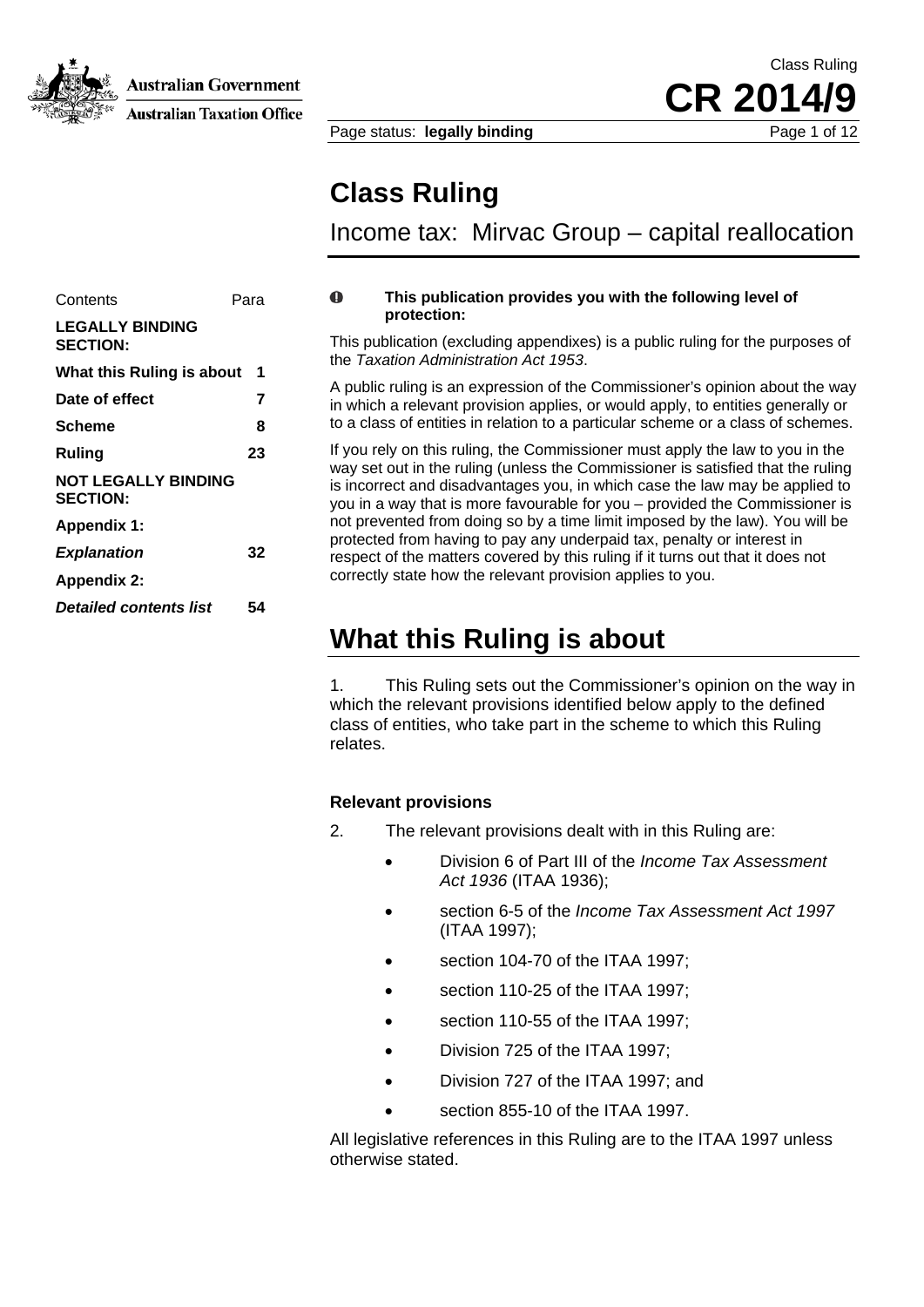#### **Class of entities**

3. The class of entities to which this Ruling applies is the holders of Mirvac Group stapled securities (each stapled security consisting of a share in Mirvac Limited (Mirvac) stapled to a unit in Mirvac Property Trust (MPT)) who:

- (a) are registered on the Mirvac Group securities register on the Record Date of 17 December 2013;
- (b) do not hold their units in MPT and shares in Mirvac as revenue assets (as defined in section 977-50) nor as trading stock (as defined in subsection 995-1(1)) – that is, they hold their units in MPT and shares in Mirvac on capital account;
- (c) participate in the capital reallocation (Capital Reallocation) announced on 5 December 2013 and described in the Scheme part of this Ruling; and
- (d) are not subject to the taxation of financial arrangements rules in Division 230 in relation to gains and losses on their units or shares.

(Note – Division 230 will generally not apply to individuals, unless they have made an election for it to apply to them.)

In this Ruling, an entity belonging to this class of entities is referred to as a Securityholder.

#### **Qualifications**

4. The Commissioner makes this Ruling based on the precise scheme identified in this Ruling.

5. The class of entities defined in this Ruling may rely on its contents provided the scheme actually carried out is carried out in accordance with the scheme described in paragraphs 8 to 22 of this Ruling.

6. If the scheme actually carried out is materially different from the scheme that is described in this Ruling, then:

- this Ruling has no binding effect on the Commissioner because the scheme entered into is not the scheme on which the Commissioner has ruled; and
- this Ruling may be withdrawn or modified.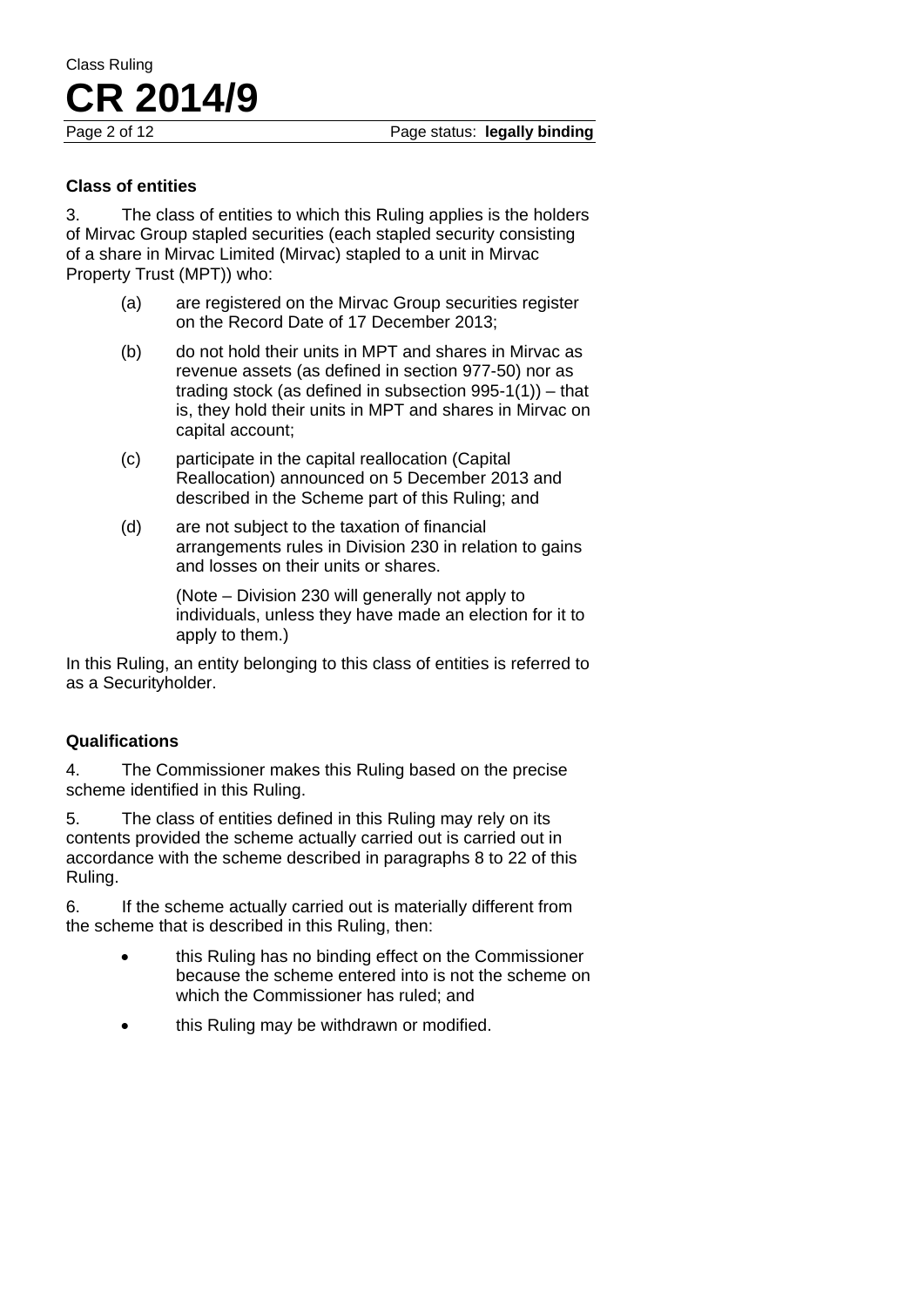Page status: **legally binding** Page 3 of 12

CR 2014

Class Ruling

# **Date of effect**

7. This Ruling applies from 1 July 2013 to 30 June 2014. The Ruling continues to apply after 30 June 2014 to all entities within the specified class who entered into the specified scheme during the term of the Ruling. However, this Ruling will not apply to taxpayers to the extent that it conflicts with the terms of a settlement of a dispute agreed to before the date of issue of this Ruling (see paragraphs 75 and 76 of Taxation Ruling TR 2006/10).

# **Scheme**

8. The following description of the scheme is based on information provided by the applicant. The following documents, or relevant parts of them form part of and are to be read with the description:

- Class Ruling application dated 21 August 2013, including Appendices A to C as listed below:
	- (a) Appendix A Capital Reallocation Proposal flow chart;
	- (b) Appendix B MPT Supplemental Deed dated 5 December 2013 and Mirvac Constitution as amended dated 5 December 2013;
	- (c) Appendix C Mirvac Group interim results for the half year ended 31 December 2012;
- Draft resolutions entitled 'Constitutional amendments relating to capital reallocation' sent by the applicant via email dated 11 September 2013; and
	- Mirvac announcement dated 5 December 2013**.**

**Note:** certain information has been provided on a commercial-in-confidence basis and will not be disclosed or released under Freedom of Information legislation.

## **Mirvac Group**

9. Mirvac Group is an Australian property group specialising in owning, managing and developing office, industrial and retail properties, primarily in Australia.

10. Mirvac Group consists of Mirvac and MPT and their controlled entities. Mirvac Funds Limited (MPT RE) is the responsible entity of MPT.

11. The Mirvac Group stapled security trades on the Australian Securities Exchange (ASX) as a stapled security and has been listed since 16 June 1999.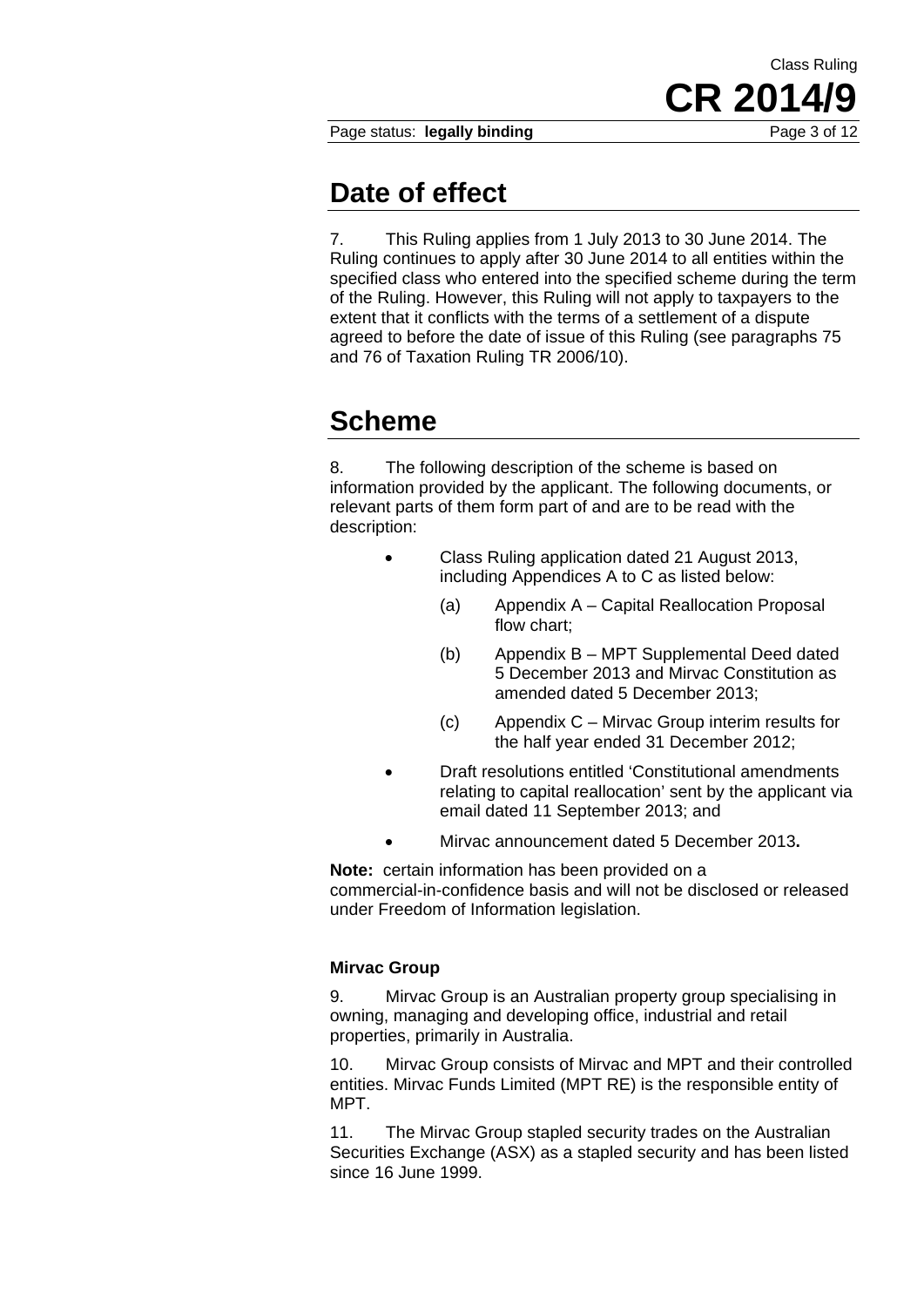Page 4 of 12 Page status: **legally binding** 

# Class Ruling **CR 2014/9**

## **The Capital Reallocation**

12. The Mirvac Group considers that the Capital Reallocation will result in a balance sheet of the Group that provides a more desirable debt/equity mix for sustainable long term growth and, if any future capital raisings are undertaken, equity will be more appropriately allocated between MPT and ML.

13. At the Annual General and General Meetings (the Meetings) of Mirvac Group, held on 14 November 2013, securityholders approved a proposal to reallocate up to \$500 million of capital during the year ending 30 June 2014. Pursuant to this approval, the Mirvac Group undertook a Capital Reallocation on 18 December 2013 which consisted of:

- a distribution of trust capital by MPT to all Securityholders of \$0.08186 per unit (MPT Capital Reduction Amount); and
- the trust capital being compulsorily applied on behalf of each Securityholder as a further capital contribution in respect of existing shares in Mirvac, as to \$0.08186 per share (Mirvac Contribution Amount).

14. Currently there are 3,664,938,678 MPT units and 3,664,938,678 Mirvac shares on issue. Consequently, the total MPT Capital Reduction Amounts and the total Mirvac Contribution Amounts are approximately \$300 million each.

15. The MPT Capital Reduction Amount will be debited to the contributed equity of MPT.

16. MPT RE will resolve that the distribution of the MPT Capital Reduction Amount be a distribution of trust capital.

17. The Mirvac Contribution Amount is to be contributed in respect of an existing share in Mirvac. No new shares will be issued by Mirvac under the Capital Reallocation.

18. The Mirvac Contribution Amount will be credited to Share Capital in Mirvac's accounts.

19. Following the approval of securityholders at the Meetings, the constitutions of both MPT and Mirvac have been amended to facilitate the Capital Reallocation as follows:

- the rights attaching to each share in Mirvac have been amended so that each securityholder's liability in respect of their share in Mirvac will be increased by the amount of the Mirvac Contribution Amount (Mirvac Share Liability); and
- the MPT constitution has been amended to enable MPT RE to be irrevocably appointed as agent and attorney for each securityholder for the purpose of consenting to the Mirvac Share Liability, and to apply the MPT Capital Reduction Amount, on behalf of each holder, as the Mirvac Contribution Amount in full satisfaction of the Mirvac Share Liability.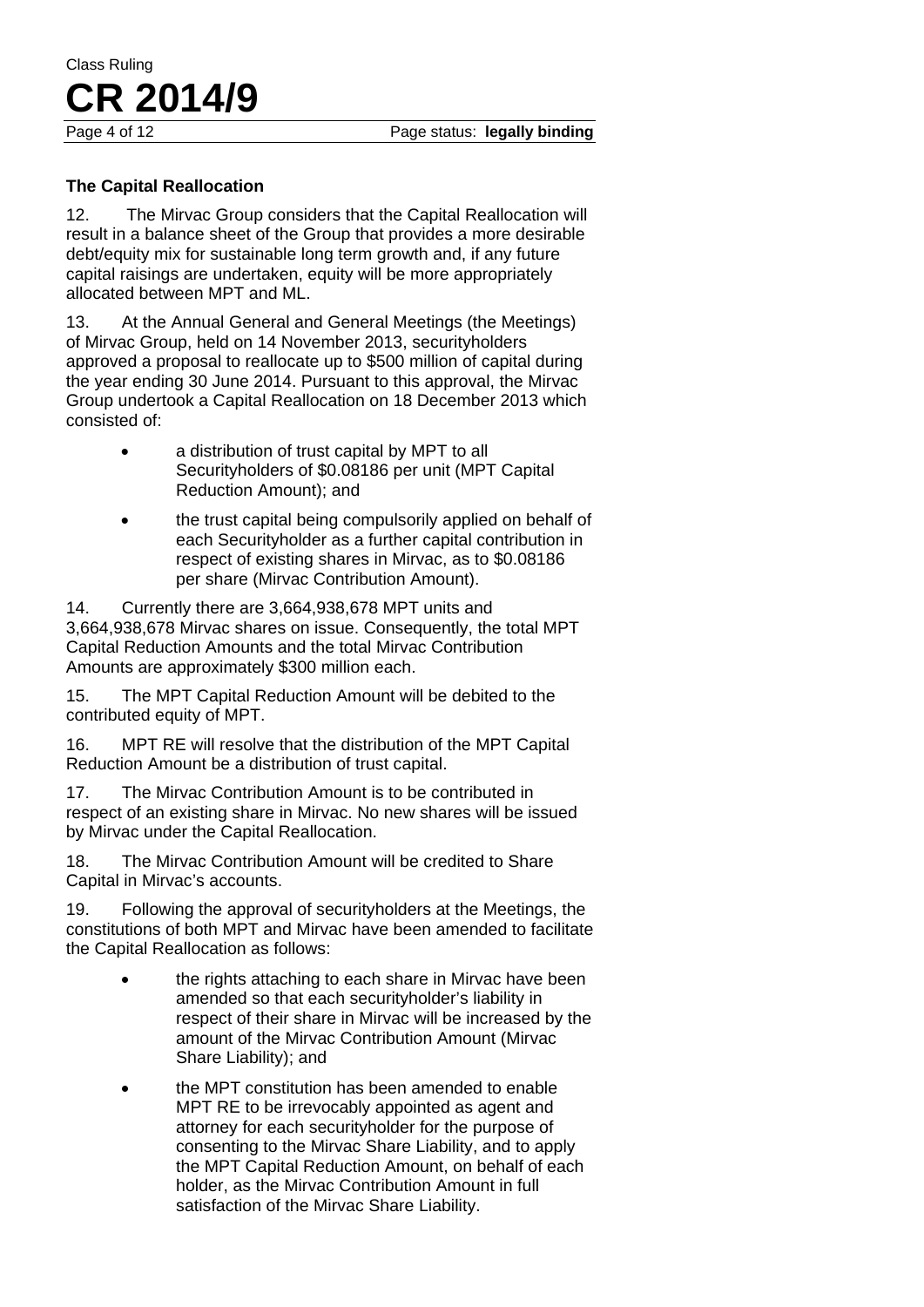#### Page status: **legally binding** Page 5 of 12

20. The amendments to the respective constitutions did not take effect until, amongst other things, the Mirvac Group made an announcement to the ASX on 5 December 2013 that the Capital Reallocation was implemented on 18 December 2013.

21. In respect of Mirvac no entity, or no entity and its associates between them, controls Mirvac or can exercise or can control the exercise of, at least 40% of the voting power in Mirvac or has the right to receive at least 40% of any dividends, or distribution of capital as shareholders of Mirvac. Further, no securityholder has de facto control over Mirvac.

22. In respect of MPT no entity, or no entity and its associates between them controls or, has the right to receive at least 40% of any distribution of trust income, or trust capital as unitholders of MPT. Further, no securityholder has de facto control over MPT.

# **Ruling**

#### **Non-assessable payment**

23. The MPT distribution of trust capital of \$0.08186 per unit will not be included in a Securityholder's assessable income under section 6-5 or pursuant to Division 6 of Part III of the ITAA 1936.

## **CGT event E4**

24. CGT event E4 happens in respect of each MPT unit when MPT pays \$0.08186 per unit to a Securityholder (section 104-70). For the purposes of section 104-70, the entire amount of \$0.08186 per MPT unit is a non-assessable part.

## **Capital gain**

25. A Securityholder will make a capital gain if the non-assessable amount of \$0.08186 per MPT unit exceeds the cost base of the unit (subsection 104-70(4)).

### **Cost base reduction**

26. Where a Securityholder makes a capital gain when CGT event E4 happens, the cost base and reduced cost base of the MPT unit will be reduced to nil (subsection 104-70(5)).

27. If the non-assessable amount of \$0.08186 per MPT unit is less than or equal to the cost base of the MPT unit, the cost base and reduced cost base of the MPT unit are reduced by that amount (subsection 104-70(6)).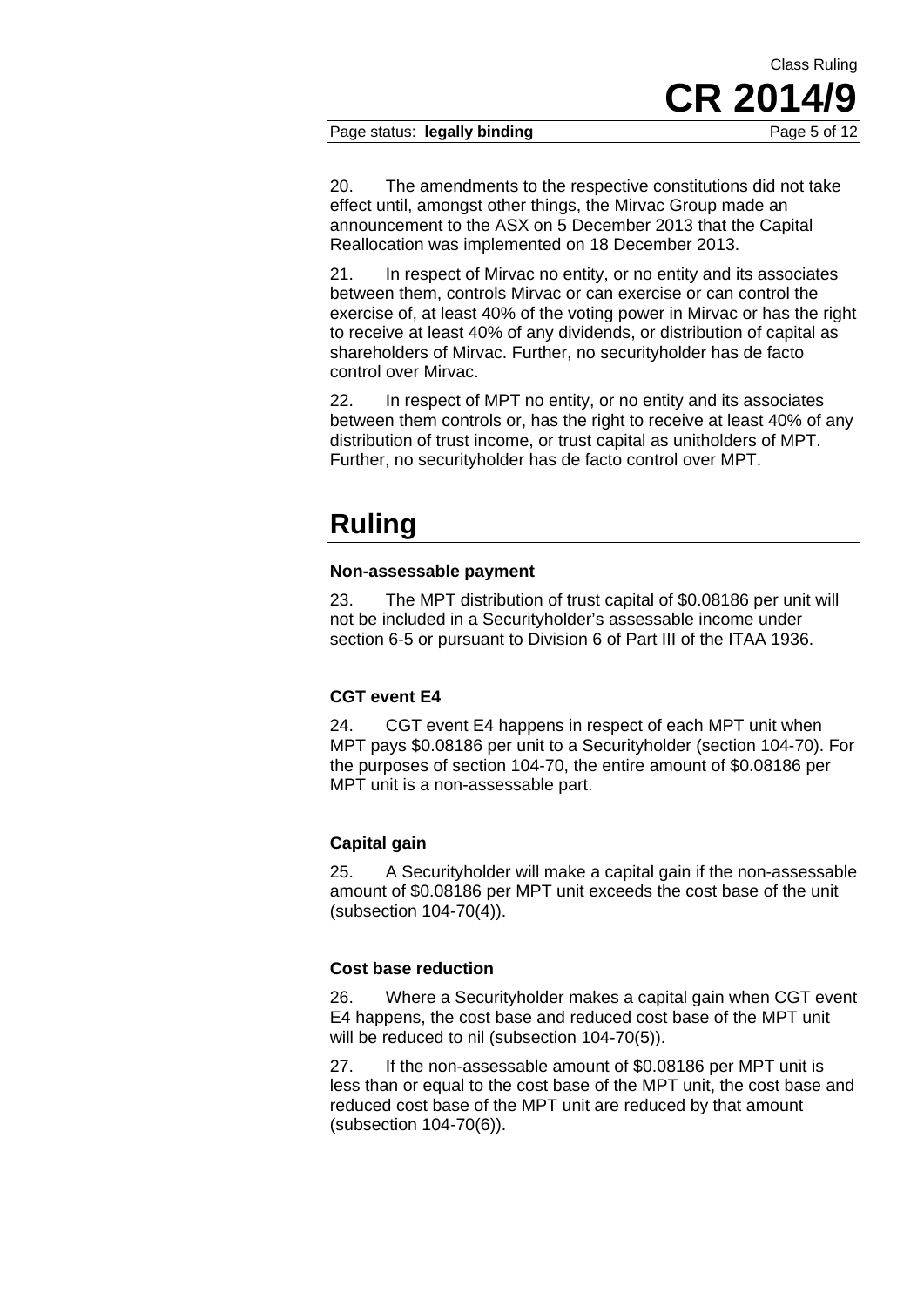#### Page 6 of 12 **Page status: legally binding**

## **Foreign resident Securityholders**

**CR 2014/9**

28. A foreign resident Securityholder who is paid the non-assessable amount of \$0.08186 per MPT unit disregards any capital gain made from CGT event E4 if their MPT unit does not constitute 'taxable Australian property' (section 855-10).

### **Capital contribution and cost base**

29. No CGT event will happen to a Securityholder as a result of the variation of the terms of each Mirvac share to increase the Securityholder's liability to contribute capital.

30. The fourth element of the cost base and reduced cost base of a Mirvac share will increase by \$0.08186 per share, which is the further share capital contribution in respect of each existing share in Mirvac (subsections 110-25(5) and 110-55(2)).

#### **Value shifting**

31. There will be no consequences for a Securityholder under Divisions 725 and 727.

**Commissioner of Taxation**  22 January 2014

Class Ruling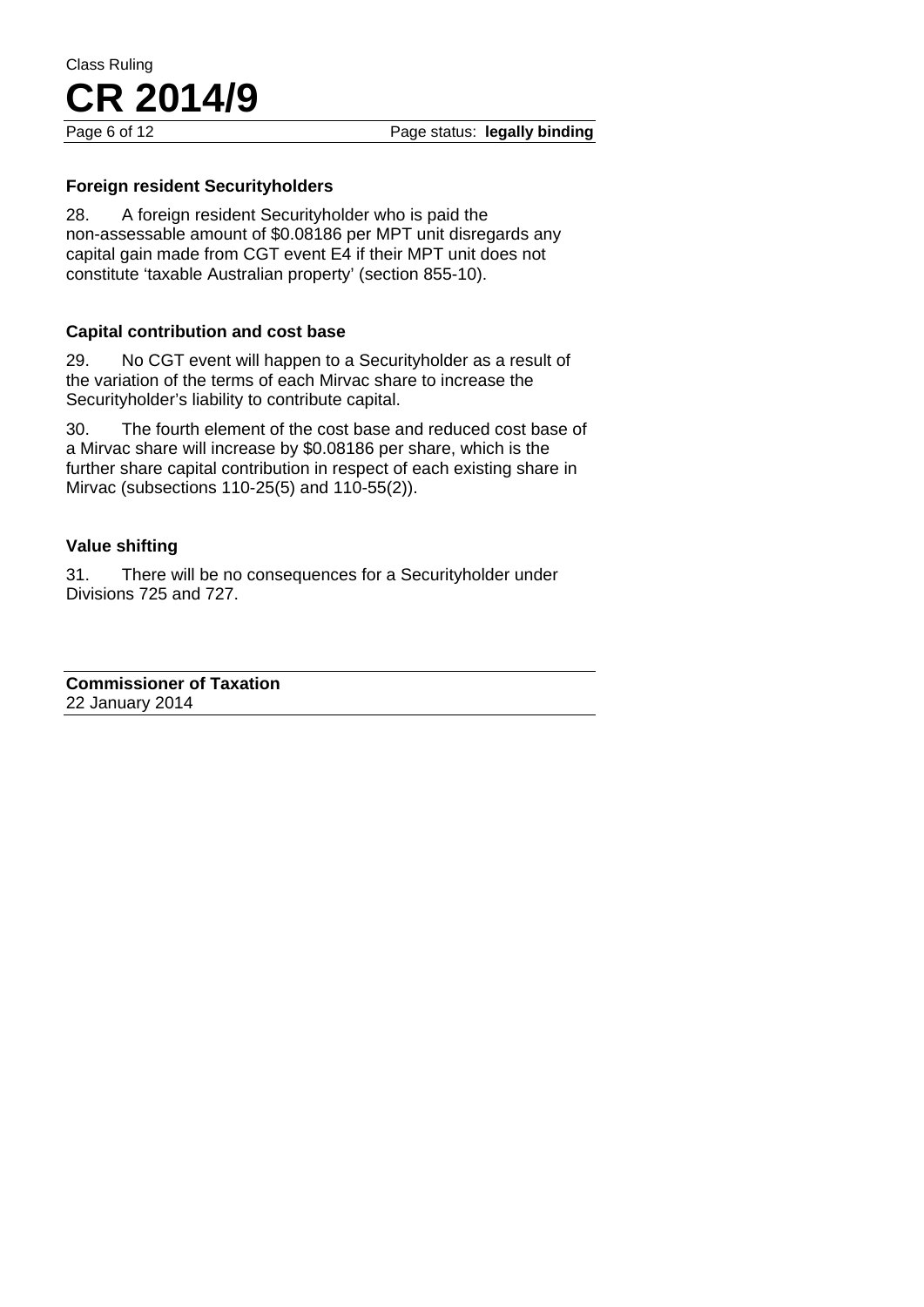Class Ruling **CR 2014** 

Page status: **not legally binding** Page 7 of 12

## **Appendix 1 – Explanation**

 $\bullet$ *This Appendix is provided as information to help you understand how the Commissioner's view has been reached. It does not form part of the binding public ruling.* 

#### **Non-assessable payment**

32. Subsection 6-5(1) provides that a taxpayer's assessable income includes income according to ordinary concepts (ordinary income). In *Scott v. Federal Commissioner of Taxation* (1966) 117 CLR 514; (1966) 10 AITR 367; (1966) 14 ATD 286, Windeyer J stated at CLR 526; AITR 375; ATD 293 that:

> Whether or not a particular receipt is income depends upon its quality in the hands of the recipient.

33. The MPT distribution of trust capital of \$0.08186 per unit will be a distribution of trust capital for the year ended 30 June 2014 (being a payment of corpus) and does not have the quality of income in the hands of the Securityholders and is not ordinary income under section 6-5.

34. On the basis that MPT RE will resolve that the distribution of the MPT Capital Reduction Amount will be a distribution of trust capital for the year ended 30 June 2014, the receipt of that distribution will not result in a Securityholder being presently entitled to a share of the income of MPT, and no amount will be included in that Securityholder's assessable income pursuant to Division 6 of Part III of the ITAA 1936.

#### **CGT event E4**

35. Under section 104-70, CGT event E4 happens if the trustee of a trust makes a payment to a unitholder in respect of their unit in the trust and some or all of the payment is not included in the unitholder's assessable income (non-assessable payment).

36. CGT event E4 happens in respect of each MPT unit when MPT pays \$0.08186 per unit to a Securityholder (section 104-70). For the purposes of section 104-70, the entire amount of \$0.08186 per MPT unit is a non-assessable part.

#### **Capital gain**

37. If CGT event E4 happens during an income year, a unitholder will make a capital gain if the total value of the non-assessable payments made by the trustee during the income year in respect of their unit exceeds its cost base (subsection 104-70(4)). A unitholder cannot make a capital loss when CGT event E4 happens.

38. A Securityholder will make a capital gain if the non-assessable amount of \$0.08186 exceeds the cost base of the unit (subsection 104-70(4)).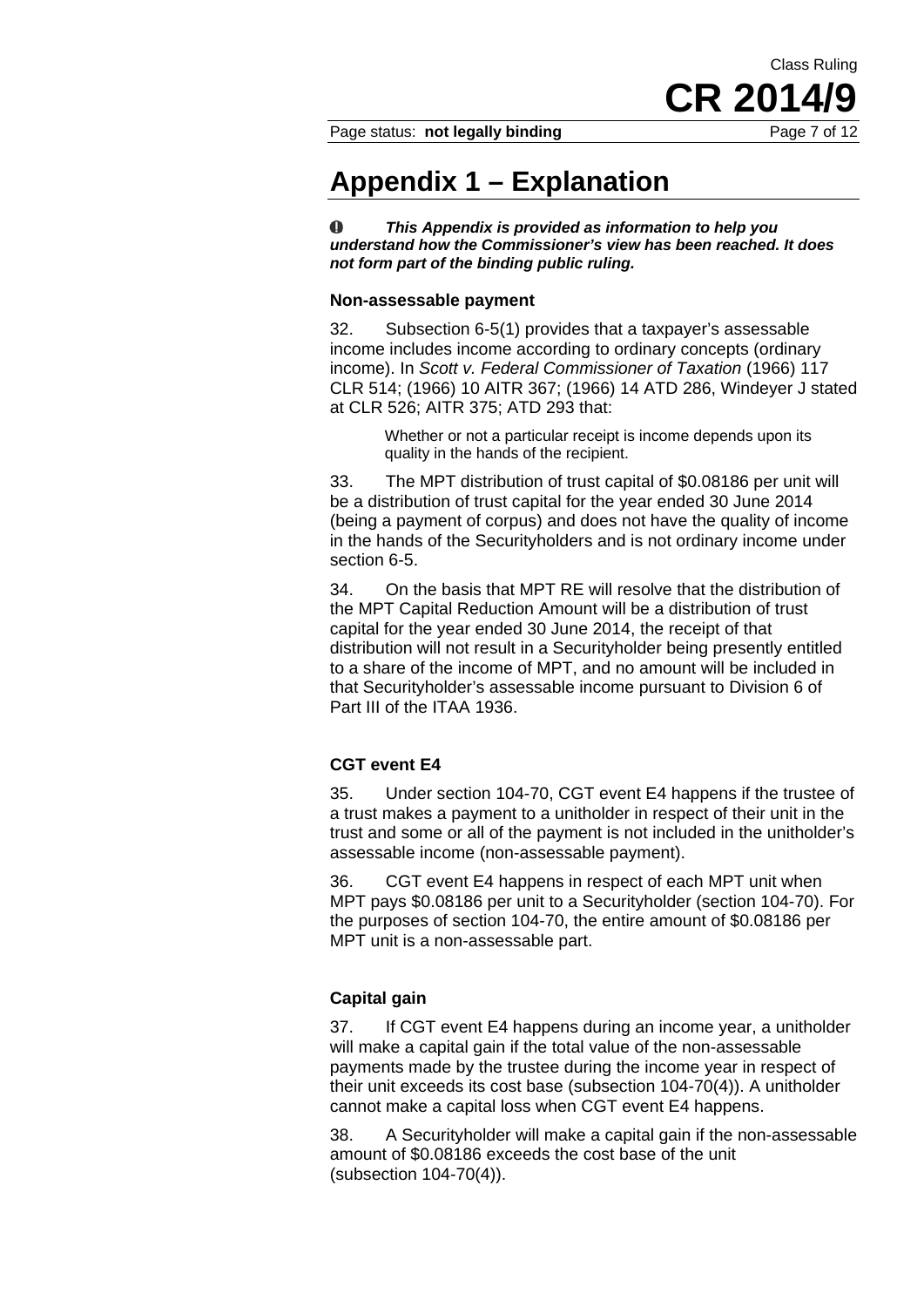Page 8 of 12 Page status: **not legally binding** 

#### **Cost base reduction**

39. When a unitholder makes a capital gain from CGT event E4 happening, the cost base and reduced cost base of the unit are reduced to nil (subsection 104-70(5)).

40. However, if the sum of the non-assessable payments is less than or equal to the cost base of the unit, the cost base and reduced cost base of the unit are reduced by that amount (subsection 104-70(6)).

41. Where the Securityholder makes a capital gain, the cost base and reduced cost base of their MPT unit is reduced to nil (subsection 104-70(5)).

42. If the non-assessable amount of \$0.08186 per MPT unit is less than or equal to the cost base of the unit, the cost base and reduced cost base of the MPT unit is reduced by that amount (subsection 104-70(6)).

### **Foreign resident Securityholders**

43. Under subsection 855-10(1), an entity disregards a capital gain or capital loss made from a CGT event if they are a foreign resident, or the trustee of a foreign trust for CGT purposes, just before the CGT event happens in relation to a CGT asset that is not 'taxable Australian property'.

44. The term 'taxable Australian property' is defined in the table in section 855-15. The table sets out these five categories of CGT assets:

| Item 1            | taxable Australian real property;                                                                                                                        |
|-------------------|----------------------------------------------------------------------------------------------------------------------------------------------------------|
| Item <sub>2</sub> | an indirect Australian real property interest not covered by<br>item $5$ ;                                                                               |
| Item 3            | a CGT asset used at any time in carrying on a business<br>through a permanent establishment in Australia and which<br>is not covered by item 1, 2, or 5; |
| Item <sub>4</sub> | an option or right to acquire a CGT asset covered by item<br>1, 2 or 3; and                                                                              |
| Item 5            | a CGT asset that is covered by subsection 104-165(3)<br>(choosing to disregard a gain or loss on ceasing to be an<br>Australian resident).               |

45. However, a foreign resident, or the trustee of a foreign trust for CGT purposes, just before CGT event E4 happens, cannot disregard under subsection 855-10(1) a capital gain from CGT event E4 happening if:

> • their MPT unit was an ' indirect Australian real property interest' (item 2 of the table in section 855-15);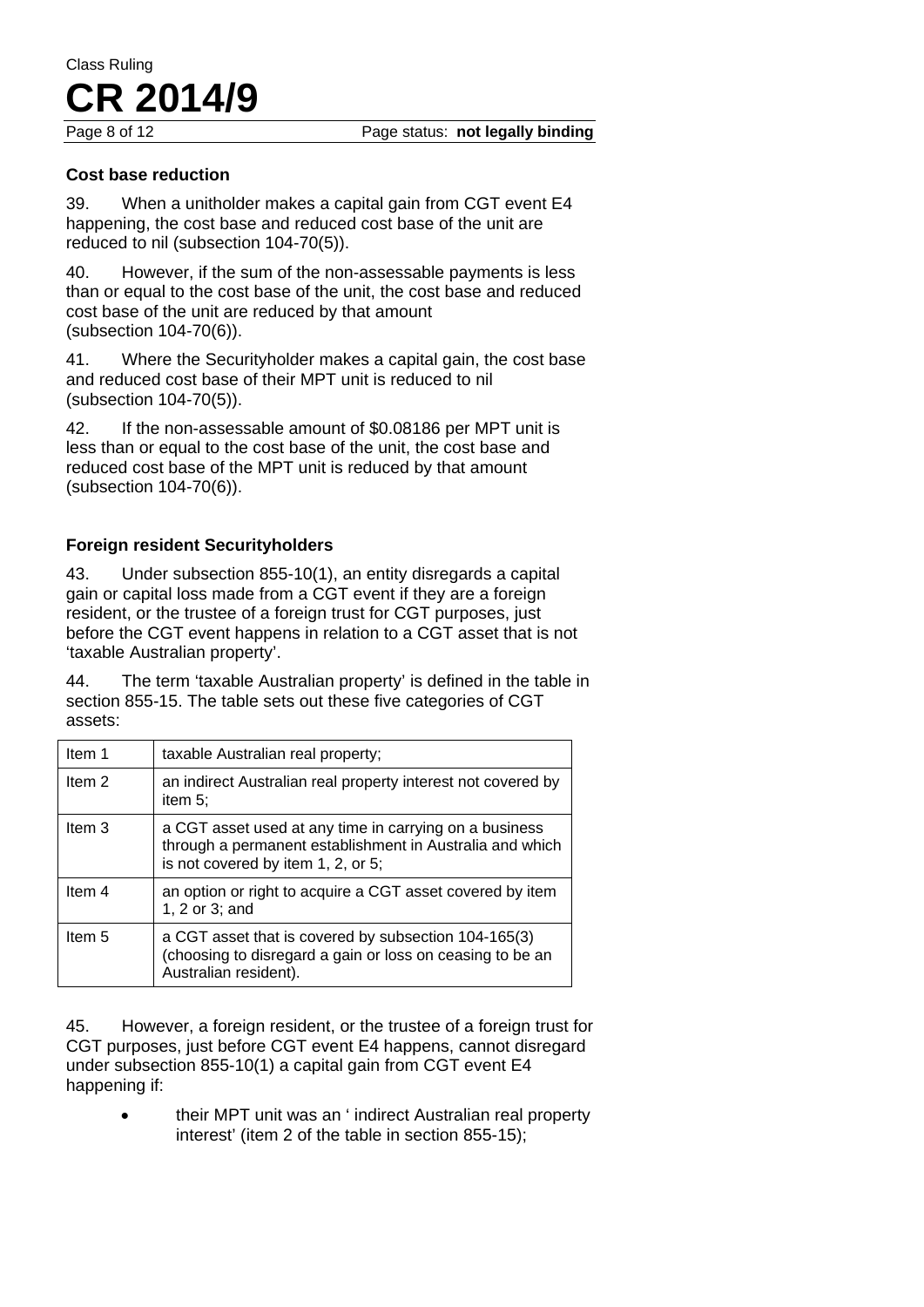Page status: **not legally binding** Page 9 of 12

Class Ruling

**CR 2014** 

- their MPT unit had been used at any time by the foreign resident in carrying on a business through a permanent establishment in Australia (item 3 of the table in section 855-15); or
- their MPT unit was covered by subsection 104-165(3 ) (item 5 of the table in section 855-15).

46. A foreign resident Securityholder will have an 'indirect Australian real property interest' if it holds a membership interest in MPT, and the interest passes the 'non-portfolio interest test' (section 960-195) and the 'principal asset test' (section 855-30).

## **Capital contribution and cost base**

47. The MPT distribution of trust capital of \$0.08186 per unit will be applied to each Mirvac share as a contribution of share capital. This contribution of share capital represents capital expenditure incurred by a Securityholder for the purpose of increasing or preserving the value of their Mirvac share.

48. The fourth element of the cost base and reduced cost base of each Mirvac share includes the amount of the share capital contribution that is referable to that share (subsection 110-25(5) and 110-55(2)).

## **Value shifting**

49. There is a direct value shift under a scheme involving equity or loan interests in an entity where there is a decrease in the market value of some equity or loan interest and an increase or issue at a discount of other equity or loan interests (section 725-145).

50. There is an indirect value shift where there is an unequal exchange of economic benefits between two entities – the losing entity and gaining entity (subsection 727-150(3)).

51. There can only be consequences for a direct value shift if there is any entity that controls the target entity for value shifting purposes at some time during the scheme period as defined in section 725-55 (paragraph 725-50(b)). Section 727-355 sets out the relevant tests as to when an entity controls a company for value shifting purposes. Section 727-360 sets out the relevant tests for whether an entity controls a fixed trust for value shifting purposes.

52. There can only be consequences for an indirect value shift if the entities between which the value is shifted (the losing entity and the gaining entity) satisfy an ultimate controller test and/or a common ownership nexus test at some time during the indirect value shift period defined in subsection 727-150(7) (paragraph 727-100(c) and sections 727-105 and 727-110).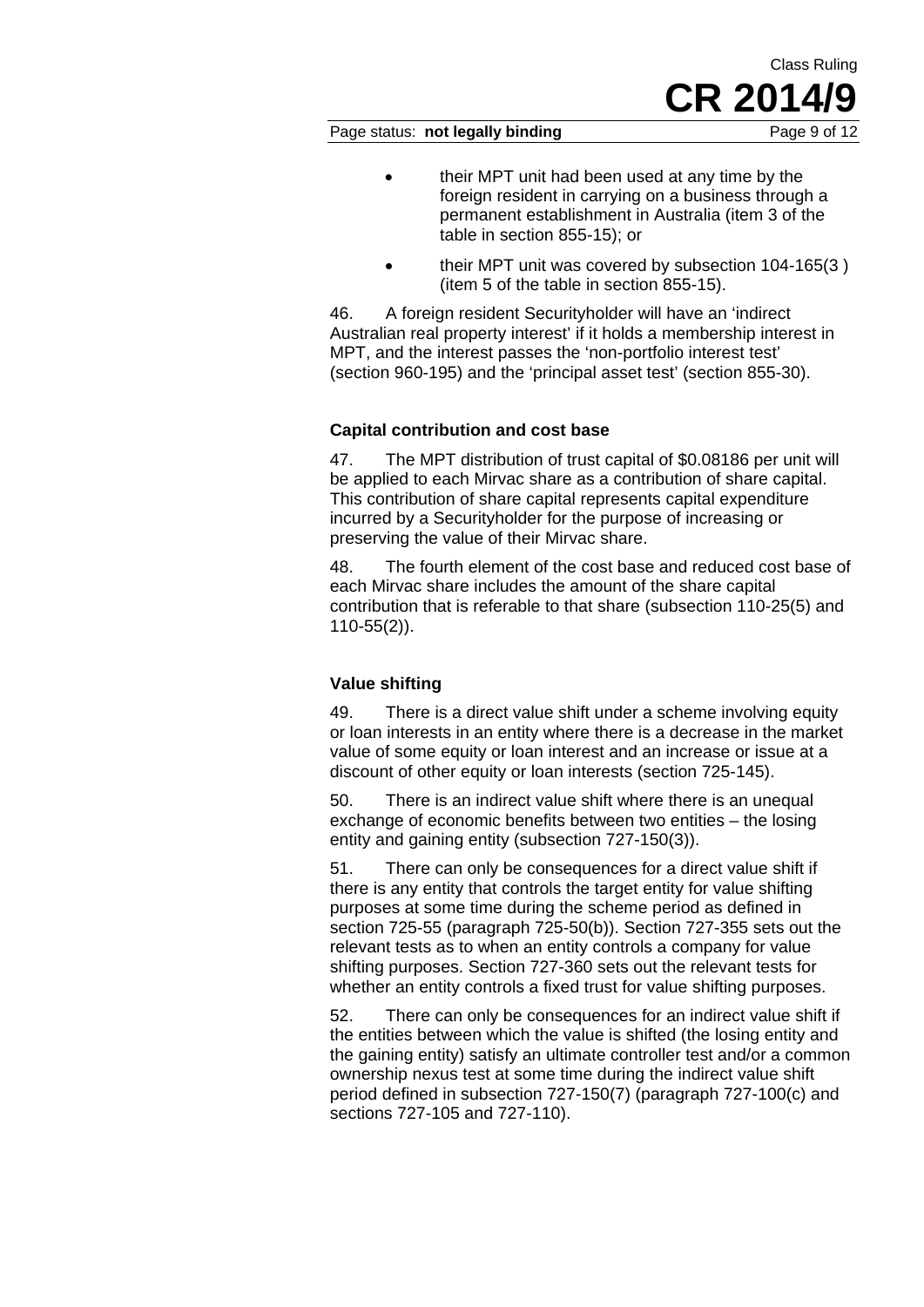#### Page 10 of 12 **Page status: not legally binding**

53. On the basis of the information provided, there was no entity that controlled Mirvac or MPT for value shifting purposes or that satisfied, together with Mirvac or MPT, the ultimate controller test and/or the common ownership nexus test as described above. As a result, there are no consequences under Divisions 725 and 727 for any direct value shift or indirect value shift that occurs under the Capital Reallocation.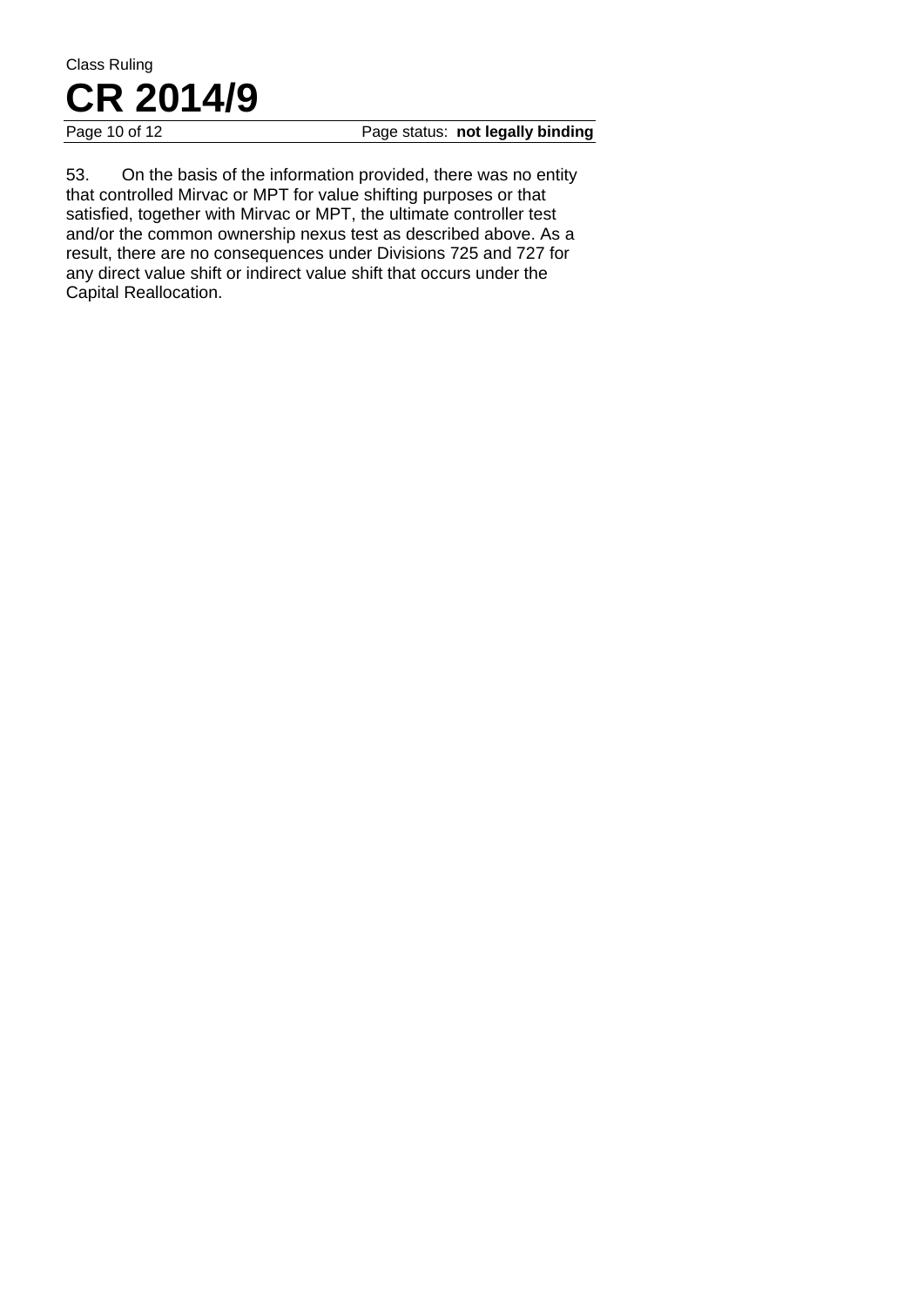Page status: not legally binding

# **Appendix 2 – Detailed contents list**

| 54. | The following is a detailed contents list for this Ruling: |
|-----|------------------------------------------------------------|
|     |                                                            |

|                                     | Paragraph      |
|-------------------------------------|----------------|
| What this Ruling is about           | 1              |
| Relevant provision(s)               | 2              |
| Class of entities                   | 3              |
| Qualifications                      | $\overline{4}$ |
| Date of effect                      | $\overline{7}$ |
| <b>Scheme</b>                       | 8              |
| Mirvac Group                        | 9              |
| The Capital Reallocation            | 12             |
| <b>Ruling</b>                       | 23             |
| Non-assessable payment              | 23             |
| CGT event E4                        | 24             |
| Capital gain                        | 25             |
| Cost base reduction                 | 26             |
| Foreign resident Securityholders    | 28             |
| Capital contribution and cost base  | 29             |
| Value shifting                      | 31             |
| <b>Appendix 1 – Explanation</b>     | 32             |
| Non-assessable payment              | 32             |
| CGT event E4                        | 35             |
| Capital gain                        | 37             |
| Cost base reduction                 | 39             |
| Foreign resident Securityholders    | 43             |
| Capital contribution and cost base  | 47             |
| Value shifting                      | 49             |
| Appendix 2 - Detailed contents list | 54             |